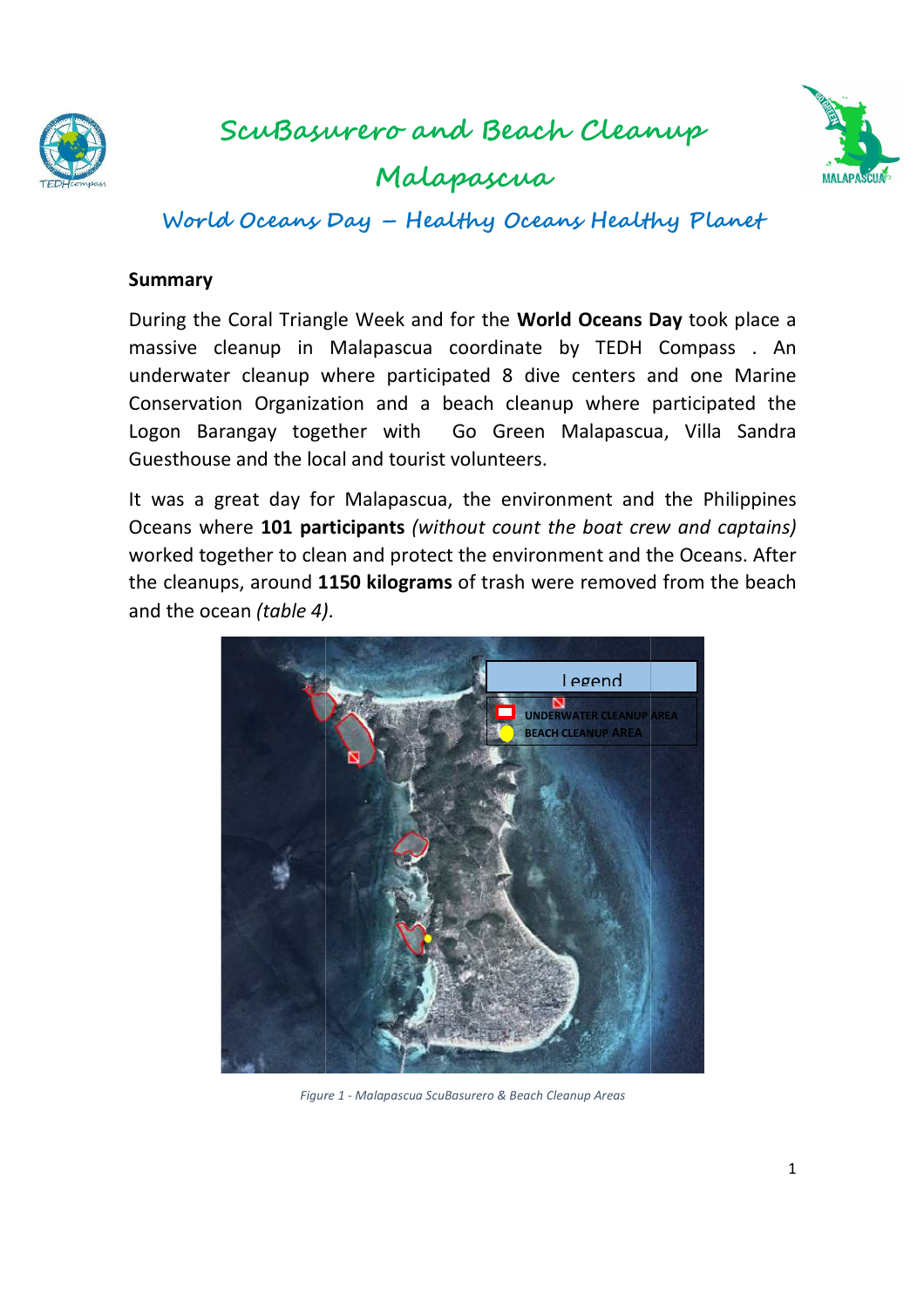

## **ScuBasurero and Beach Cleanup**

**Malapascua** 



**World Oceans Day – Healthy Oceans Healthy Planet** 

#### **1. Beach Cleanup**

The beach cleanup began at 8:00 a.m and took place in a small beach to the South of Mangroves *(figure 1)*. The Beach until now was an landfill *(figure 2)* and it was a real danger for our Ocean. The landfill was full of diapers, plastics, glass and a lot of different kinds of trash. During the high tide and with a normal waves all the trash from this area end up into the sea and that is why TEDH Compass choose this beach to do the cleanup during the **World Oceans Day.** 



*Figure 2 - Beach before cleanup* 

Around **30 people** were working for more than **3 hours** in around **20 m**² only and removed almost **1000 kg** of garbage from the beach *(see the table 1 for details)*.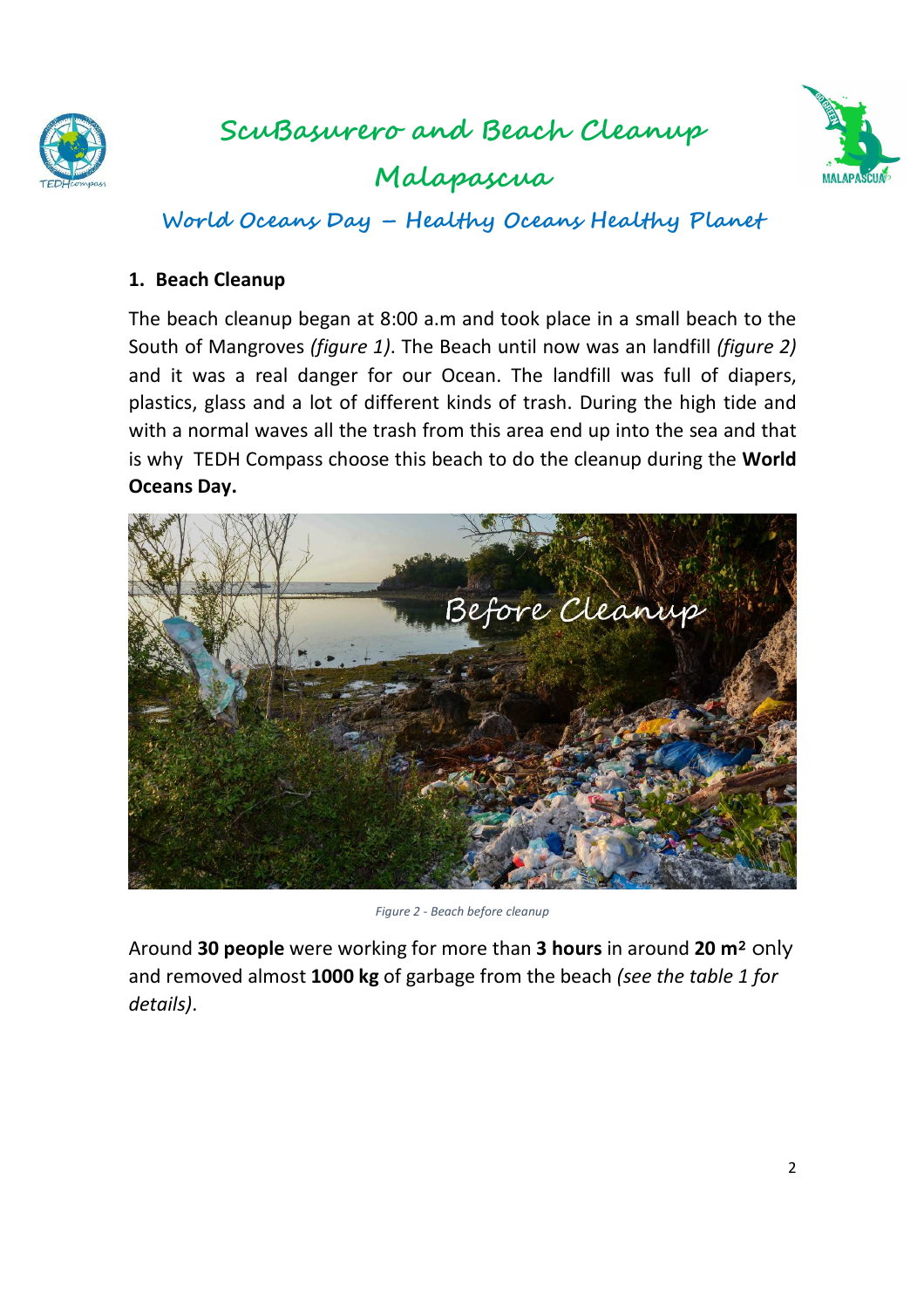



## **Malapascua**

# **World Oceans Day – Healthy Oceans Healthy Planet**

| N <sup>2</sup><br>Participants | Total<br><b>Cover</b><br>area $(m2)$ | N <sup>2</sup><br><b>Sacs</b> | <b>NON-BIO</b><br>Weight<br>(kg) | <b>Plastic</b><br><b>Bottles</b><br>Weight(Kg) | <b>Glass</b><br>Weight(Kg) | <b>Total</b><br>waste<br>Weight(Kg) |
|--------------------------------|--------------------------------------|-------------------------------|----------------------------------|------------------------------------------------|----------------------------|-------------------------------------|
| 27                             | 20<br>(estimate)                     | 59                            | 841                              | 10                                             | 75                         | 926<br>(90% weight)                 |

*Table 1 - Beach cleanup report*

During the beach cleanup a lot staff of **Logon Barangay** (*community service*) together with some staff of **Villa Sandra Guesthouse,** local and tourist **volunteers** and **TEDH Compass** did a hard work to transform this small beach. After the cleanup the Logon Barangay sent all the sacs of trash straight from the beach to Maya port. The Municipality of Daanbantayan (**MENRO** – *Municipal Environmental and Nature Resources Office*) collected the garbage from the port to carry it to the Daanbantayan landfill.



*Figure 3 - Beach after cleanup*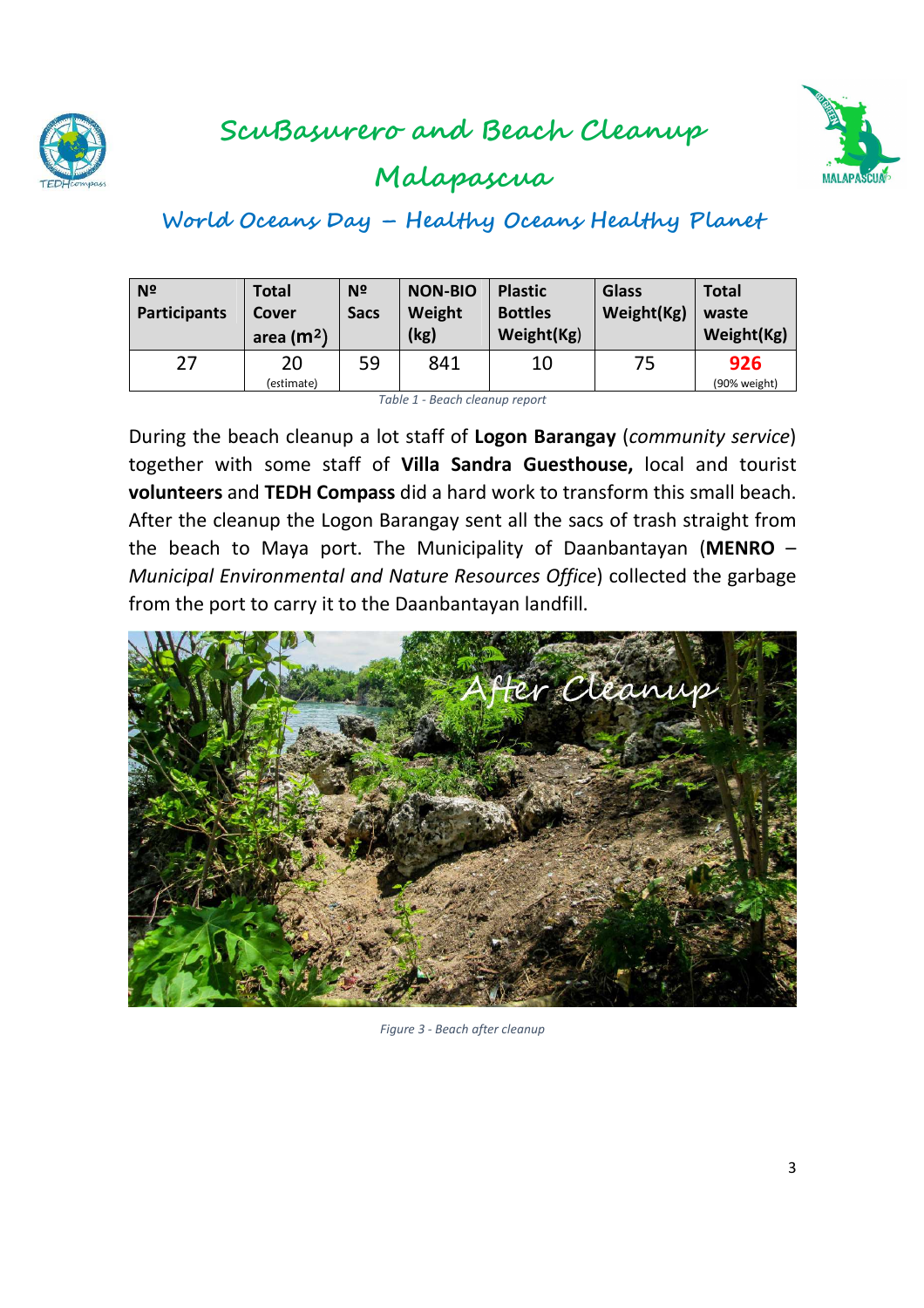

**Malapascua** 



**World Oceans Day – Healthy Oceans Healthy Planet** 

#### **2. ScuBasurero (Underwater Cleanup)**

The underwater cleanup began at 9:30 a.m and took place around the west coast of Malapascua covering the shallow waters from the North to almost the South *(figure 1)*. The areas were chosen because of the influence of dive centers and divers who proposed the vast majority of this areas as the dirtiest diving points, also we taking into account the state of western coast beaches *(trash, village around, etc.).* 

A total of 8 dive centers and one marine conservation organization participated in this event during the World Oceans Day to remove from the oceans more than **200 kg** covering around **1000 m**² *(see table 2 and 3 for details)*during the first dive in the morning. The dive centers invited to the staff and their guest (divers) to the underwater cleanup for free to give back to the Oceans part of what they deserve.

| Nº Dive<br><b>Centers</b> | N <sub>2</sub><br>Org | Nº<br><b>Participants</b> | <b>Total cover</b><br>area(m <sup>2</sup> ) | <b>Max</b><br>depth<br>(m) | Min<br>depth<br>$\mathsf{(m)}$ | <b>Bottom</b><br>time (min) | <b>Total</b><br>Weight |
|---------------------------|-----------------------|---------------------------|---------------------------------------------|----------------------------|--------------------------------|-----------------------------|------------------------|
| 8                         |                       | 74                        | 1100<br>(estimate)                          | 11                         |                                | 65<br>(average)             | 238<br>(weight)        |

*Table 2 - ScuBasurero report*

| Top ten Nº | Top ten marine debris                | Quantity |
|------------|--------------------------------------|----------|
| 1          | <b>Food wrappers (plastic)</b>       | 333      |
| 2          | <b>Plastic fragments</b>             | 210      |
| 3          | <b>Bags: Grocery/retails</b>         | 120      |
| 4          | fishing: sinkers, lures, hooks       | 103      |
| 5          | bags: trash (plastic)                | 55       |
| 6          | beverage bottles: less than 2 liters | 52       |
|            | (plastic)                            |          |
| 7          | fishing: line                        | 38       |
| 8          | cans: food, juice, other (tin        | 38       |
| 9          | beverage bottles (glass)             | 35       |
| 10         | cloth fragments                      | 34       |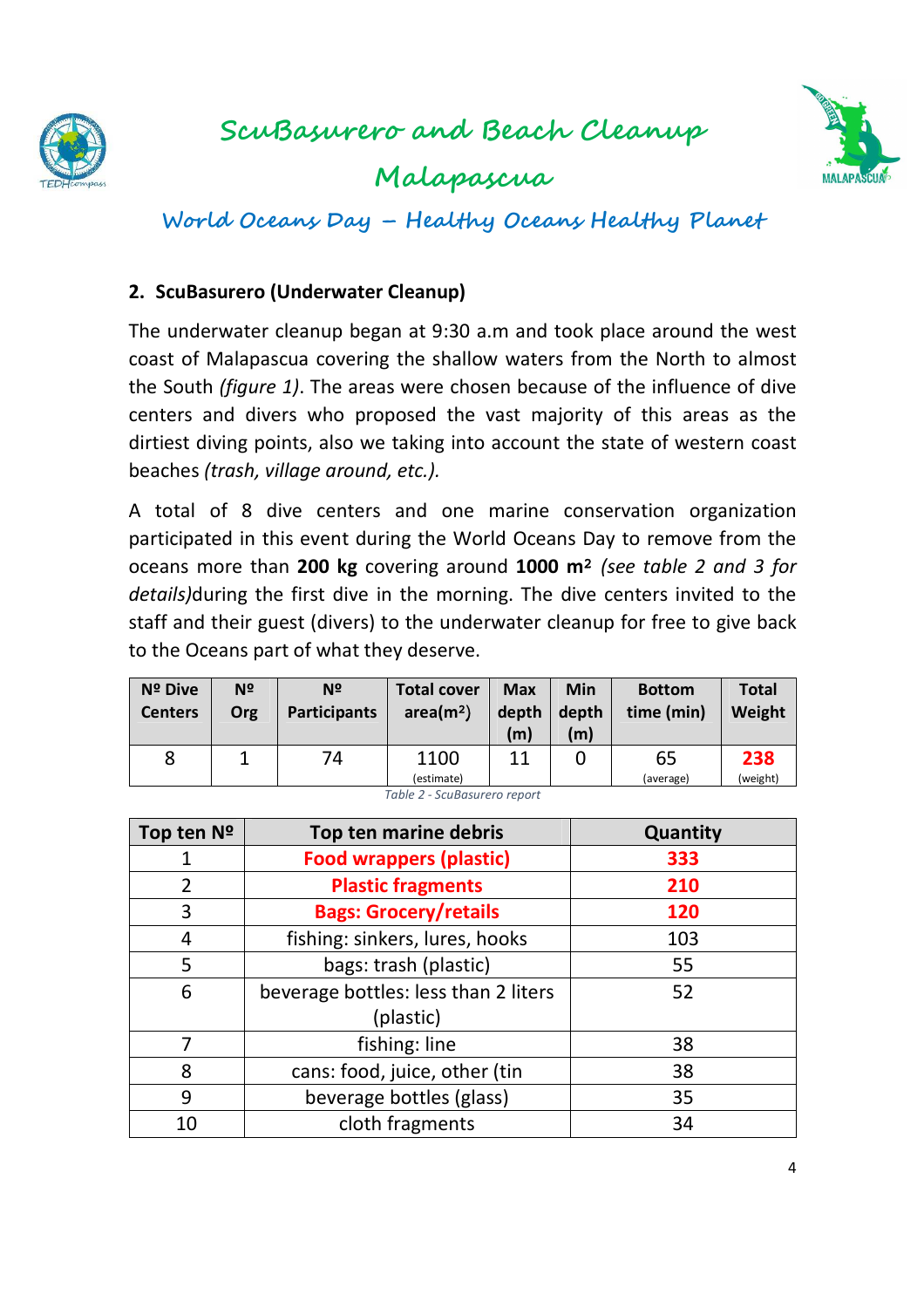

## **ScuBasurero and Beach Cleanup**



## **Malapascua**

### **World Oceans Day – Healthy Oceans Healthy Planet**

*Table 3 - Top ten Marine debris* 









**3. Conclusion**

The event was an exit due the collaboration and cooperation between dive centers, non-profit organizations, LGU's and local





business sector of Malapascua. Everybody enjoy the World Oceans Day working together to help the Oceans a give back them that they deserves. We hope that for the next time more people can join the event because **working together the change is possible**.

| Nº<br><b>Participants</b> | <b>Total Cover</b><br>area $(m2)$ | <b>Nº Sacs</b> | <b>Total waste</b><br>Weight(Kg)  |
|---------------------------|-----------------------------------|----------------|-----------------------------------|
| 101                       | 1020                              | 75             | 1165                              |
| (reported)                | (estimate)                        | (estimate)     | (average, weight 90% of the sacs) |

*Table 4- ScuBasurero and Beach cleanup report* 

# **Gratefulness**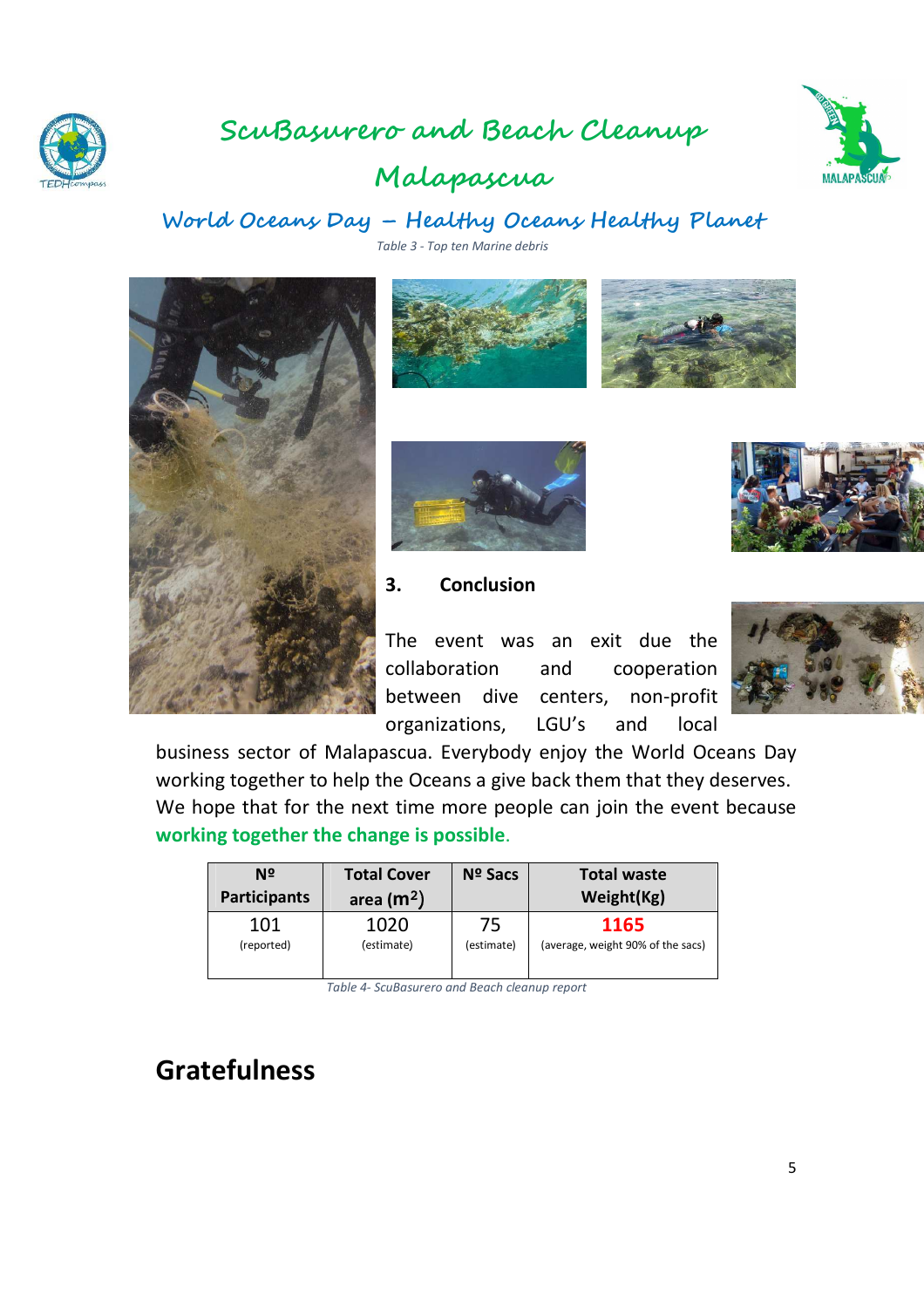

# **ScuBasurero and Beach Cleanup**



## **Malapascua**

### **World Oceans Day – Healthy Oceans Healthy Planet**

Thanks to all volunteers, contributors, dive centers, LGUs who have made possible that the World Oceans Day was a big day for Malapascua.

### **Thanks to all the stores** *(local business)* **whose donate the sacs for the beach cleanup:**

- Tawigan:
	- o Elvira Store
	- o Tiny Wolf Store
	- o Gemma Store
	- o Chrislee Store
- Bario (Logon)
	- o Teresa Store
	- o Den Den Store
	- o Agnes Store
	- o Deasiry Store

**Thanks to all the dive centers and organizations whose went to the ScuBasurero and offer a free dive** *(boat, boat crew, boat captain, tanks and scuba gear)* **:** 

- Evolution Diving
- Exotic Malapascua Island Dive Resort
- Fun and Sun Dive Travel Agency
- Devocean Divers
- French Kiss Divers Malapascua
- Sea Explorers Malapascua
- Malapascua Beach Divers (Blue Water)
- Thresher Shark Divers
- People and the Sea

#### **Thanks to LGUs:**